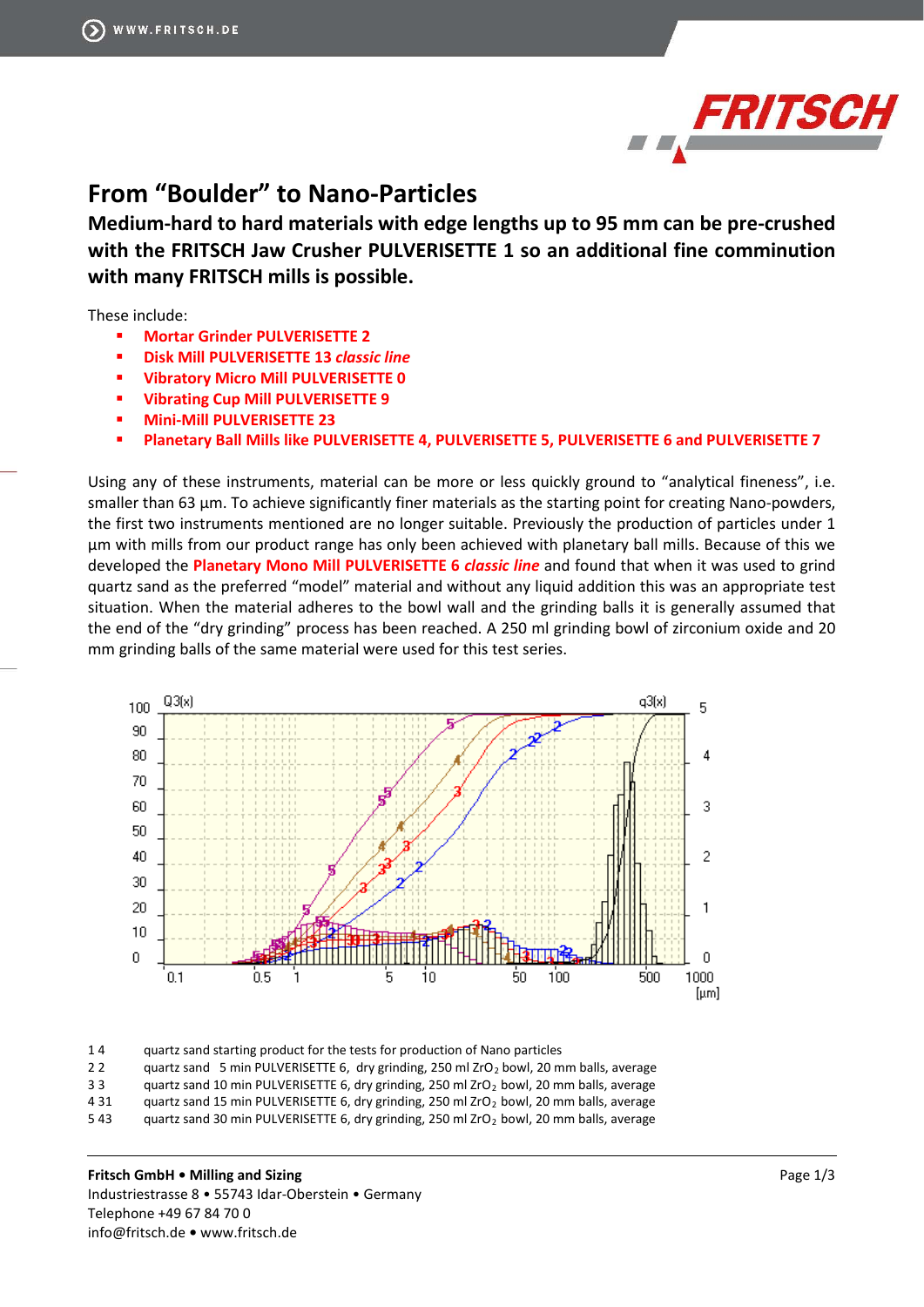

After 10 minutes (curve 3), the material is already fine enough for normal analysis tasks; the level of "analytical fineness" has been reached.

With **x10 < 0.8 μm - x50 < 2.8 μm - x90 < 11.9 μm**, a material has been produced after 30 minutes (**curve 5**) that has the appropriate particle size for further attempts to produce Nano-powders.

In tests with the **[Planetary Micro Mill PULVERISETTE 7](http://www.fritsch-international.com/sample-preparation/milling/planetary-mills/details/product/pulverisette-7-classic-line/)** *classic line*, it was shown that lengthening the grinding time from 60 minutes to 240 minutes achieves practically no further increase in the fineness of the ground material. By exchanging the 10 mm grinding balls used for this test with balls approx. 1 mm in size, a significant increase in the fineness can be achieved after a short time.

These experiences were the basis for the continuation of the test using the Planetary Mono Mill PULVERISETTE 6 *classic line* and a 250 ml bowl of zirconium oxide once again. Instead of the 20 mm diameter grinding balls, now grinding beads of zirconium oxide significantly smaller than 1 mm diameter were used. To determine the quantity required, the 20 mm grinding balls were weighed and an equivalent weight of grinding beads of 1 mm was used with 50 g of model substance from the first test and 100 ml of water.

After 120 minutes of processing, the particle size distribution was determined with the **Laser [Particle](https://www.fritsch-international.com/particle-sizing/static-light-scattering/) Sizer [ANALYSETTE 22](https://www.fritsch-international.com/particle-sizing/static-light-scattering/)** (curve 2).



1-43 quartz sand 30 min PULVERISETTE 6, dry grinding, 250 ml ZrO<sub>2</sub> bowl, 20 mm balls, average

2 221 quartz sand 120 min PULVERISETTE 6, wet grinding, 2<sup>nd</sup> step, 250 ml ZrO<sub>2</sub> bowl, 320 g of 0.4 mm ZrO<sub>2</sub> balls

3rd test series, average

A very convincing result was achieved with **x10 < 140 nm - x50 < 180 nm - x90 < 240 nm**. These test results show that Nano-particles can easily be produced with Planetary Ball Mills from FRITSCH GmbH. An intermediate sample after 30 minutes with the results **x10 < 180 nm - x50 < 250 nm and x90 < 580 nm** showed that FRITSCH technology makes it possible to turn a "boulder" into Nano-particles in just 1 hour.